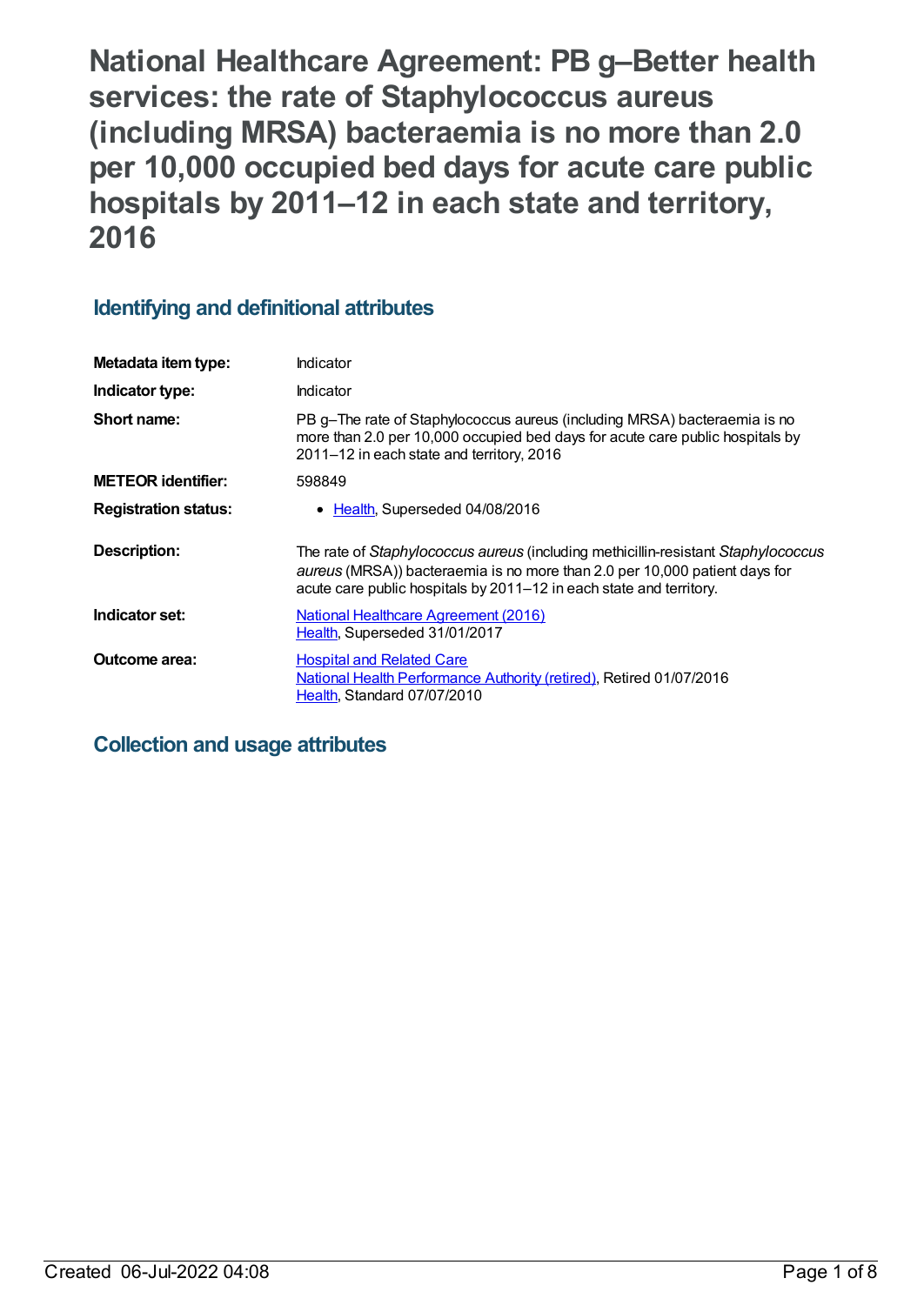**Computation description:** Acute care public hospitals are defined as all public hospitals including those hospitals defined as public psychiatric hospitals in the Public Hospital Establishments National Minimum Data Set. All types of public hospitals are included, both those focusing on acute care, and those focusing on non-acute or sub-acute care, including psychiatric, rehabilitation and palliative care.

> Unqualified newborns are included in the indicator. Hospital boarders and posthumous organ procurement are excluded from the indicator.

A patient-episode of *Staphylococcus aureus* bacteraemia (SAB) is defined as a positive blood culture for *Staphylococcus aureus*. For surveillance purposes, only the first isolate per patient is counted, unless at least 14 days has passed without a positive blood culture, after which an additional episode is recorded.

A *Staphylococcus aureus* bacteraemia will be considered to be healthcareassociated if: the first positive blood culture is collected more than 48 hours after hospital admission or less than 48 hours after discharge, OR, if the first positive blood culture is collected 48 hours or less after admission and one or more of the following key clinical criteria was met for the patient-episode of SAB:

- 1. SAB is a complication of the presence of an indwelling medical device (e.g. intravascular line, haemodialysis vascular access, CSF shunt, urinary catheter)
- 2. SAB occurs within 30 days of a surgical procedure where the SAB is related to the surgical site
- 3. An invasive instrumentation or incision related to the SAB was performed within 48 hours
- 4. SAB is associated with neutropenia (<1  $\times$  10<sup>9</sup>) contributed to by cytotoxic therapy

#### Exclusions:

|                     | Cases where a known previous positive test has been obtained within the last 14<br>days are excluded. For example: If a patient has SAB in which 4 sets of blood<br>cultures are positive over the initial 3 days of the patient's admission only one<br>episode of SAB is recorded. If the same patient had a further set of positive blood<br>cultures on day 6 of the same admission, these would not be counted again, but<br>would be considered part of the initial patient-episode. |
|---------------------|--------------------------------------------------------------------------------------------------------------------------------------------------------------------------------------------------------------------------------------------------------------------------------------------------------------------------------------------------------------------------------------------------------------------------------------------------------------------------------------------|
|                     | Note: If the same patient had a further positive blood culture 20 days after<br>admission (i.e. greater than 14 days after their last positive blood culture on day 5),<br>then this would be considered a second patient-episode of SAB.                                                                                                                                                                                                                                                  |
|                     | Denominator: include unqualified newborns, exclude posthumous organ<br>procurement and hospital boarders.                                                                                                                                                                                                                                                                                                                                                                                  |
|                     | See <b>Establishment—number of patient days, total N[N(7)]</b> for the definition of<br>patient days. Also included in the denominator are patient days for unqualified<br>newborns, which are not covered in the linked definition. Patient days for<br>unqualified newborns must be reported in addition to patient days as defined in the<br>link.                                                                                                                                      |
|                     | Analysis by state and territory is based on location of the hospital.                                                                                                                                                                                                                                                                                                                                                                                                                      |
|                     | Presented as a number per 10,000 patient days.                                                                                                                                                                                                                                                                                                                                                                                                                                             |
|                     | Coverage: Denominator + Number of patient days for all public hospitals in the<br>state or territory.                                                                                                                                                                                                                                                                                                                                                                                      |
|                     | Any variation from the specifications by jurisdictions will be footnoted and<br>described in the data quality statement.                                                                                                                                                                                                                                                                                                                                                                   |
| <b>Computation:</b> | 10,000 patient days $\times$ (Numerator ÷ Denominator)                                                                                                                                                                                                                                                                                                                                                                                                                                     |
| <b>Numerator:</b>   | SAB patient episodes (as defined in the Computation description) associated with<br>acute care public hospitals.                                                                                                                                                                                                                                                                                                                                                                           |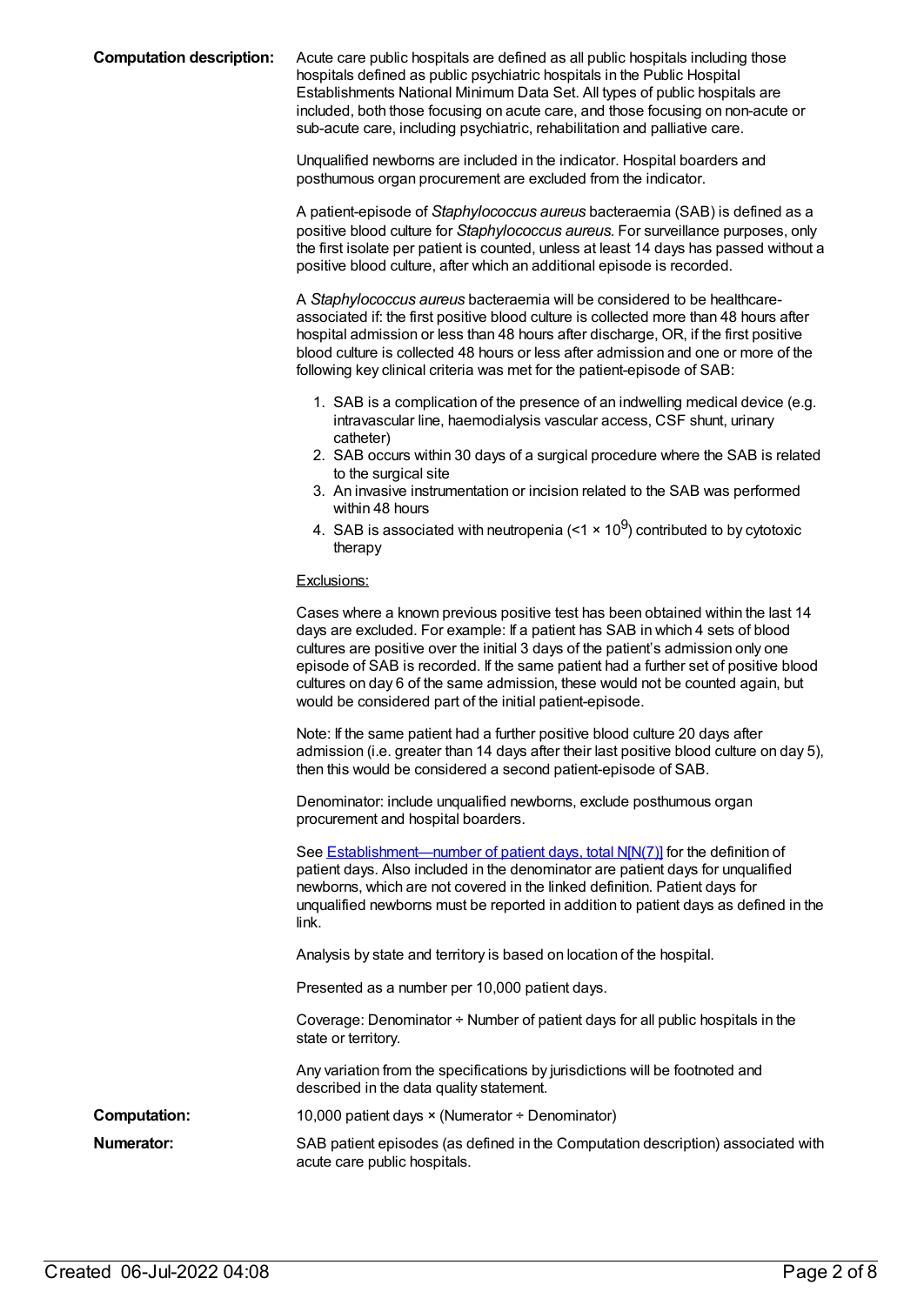| Numerator data elements: | -Data Element / Data Set-                                                                                                                         |
|--------------------------|---------------------------------------------------------------------------------------------------------------------------------------------------|
|                          | Data Element                                                                                                                                      |
|                          | Person-Staphyloccocus aureus bacteraemia episode indicator                                                                                        |
|                          | Data Source                                                                                                                                       |
|                          | State/territory infection surveillance data                                                                                                       |
|                          | Guide for use                                                                                                                                     |
|                          | Data source type: Administrative by-product data                                                                                                  |
|                          | Data Element / Data Set-                                                                                                                          |
|                          |                                                                                                                                                   |
|                          | Data Element                                                                                                                                      |
|                          | Person-person identifier                                                                                                                          |
|                          | Data Source                                                                                                                                       |
|                          | State/territory infection surveillance data                                                                                                       |
|                          | Guide for use                                                                                                                                     |
|                          | Data source type: Administrative by-product data                                                                                                  |
| Denominator:             | Number of patient days for public acute care hospitals under surveillance (i.e. only<br>for hospitals included in the surveillance arrangements). |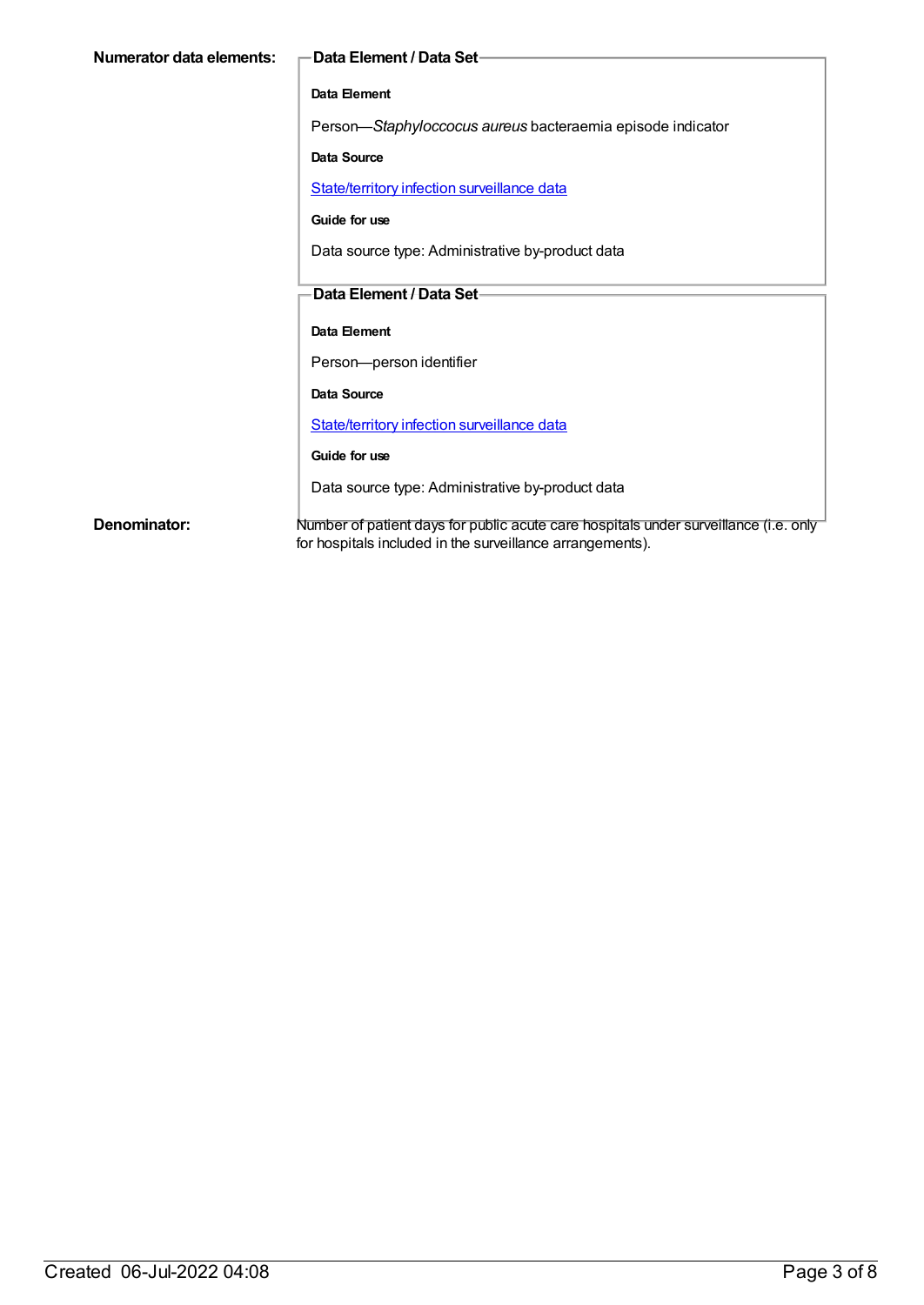#### **Denominator data elements:**

#### **Data Element / Data Set**

#### **Data Element**

Episode of admitted patient care—admission date

#### **Data Source**

[State/territory](https://meteor.aihw.gov.au/content/426458) admitted patient data

**Guide for use**

Data source type: Administrative by-product data

#### **Data Element / Data Set**

#### **Data Element**

Episode of admitted patient care—separation date

**Data Source**

[State/territory](https://meteor.aihw.gov.au/content/426458) admitted patient data

**Guide for use**

Data source type: Administrative by-product data

#### **Data Element / Data Set**

**Data Element**

Establishment—*Staphyloccocus aureus* bacteraemia surveillance indicator

**Data Source**

[State/territory](https://meteor.aihw.gov.au/content/426458) admitted patient data

#### **Guide for use**

Data source type: Administrative by-product data

#### **Data Element / Data Set**

#### **Data Element**

Establishment—organisation identifier (Australian)

**Data Source**

[State/territory](https://meteor.aihw.gov.au/content/426458) admitted patient data

#### **Guide for use**

Data source type: Administrative by-product data

**Disaggregation:** 2013–14 (updated for resupplied data), 2014-15–State and territory, by:

Methicillin-resistant *Staphylococcus aureus* (MRSA)/Methicillin-sensitive *Staphylococcus aureus* (MSSA)

Some disaggregation may result in numbers too small for publication.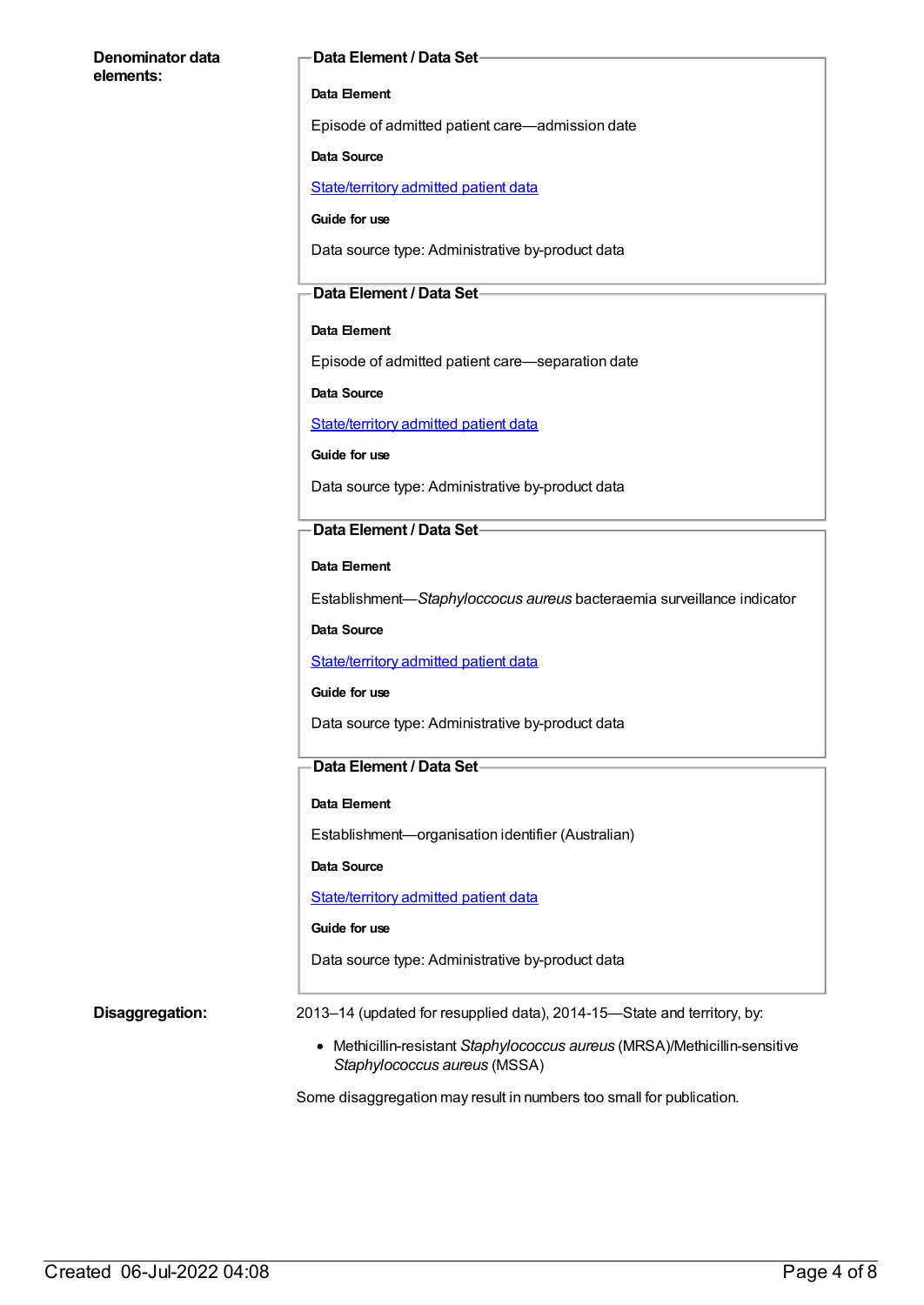#### **Disaggregation data elements:**

#### **Data Element / Data Set**

#### **Data Element**

Establishment—Australian state/territory identifier

#### **Data Source**

[State/territory](https://meteor.aihw.gov.au/content/402699) infection surveillance data

#### **Guide for use**

Data source type: Administrative by-product data

#### **Data Element / Data Set**

### **Data Element**

Methicillin-resistant *Staphylococcus aureus* (MRSA)/Methicillin-sensitive *Staphylococcus aureus* (MSSA) indicator

**Data Source**

[State/territory](https://meteor.aihw.gov.au/content/402699) infection surveillance data

**Guide for use**

Data source type: Administrative by-product data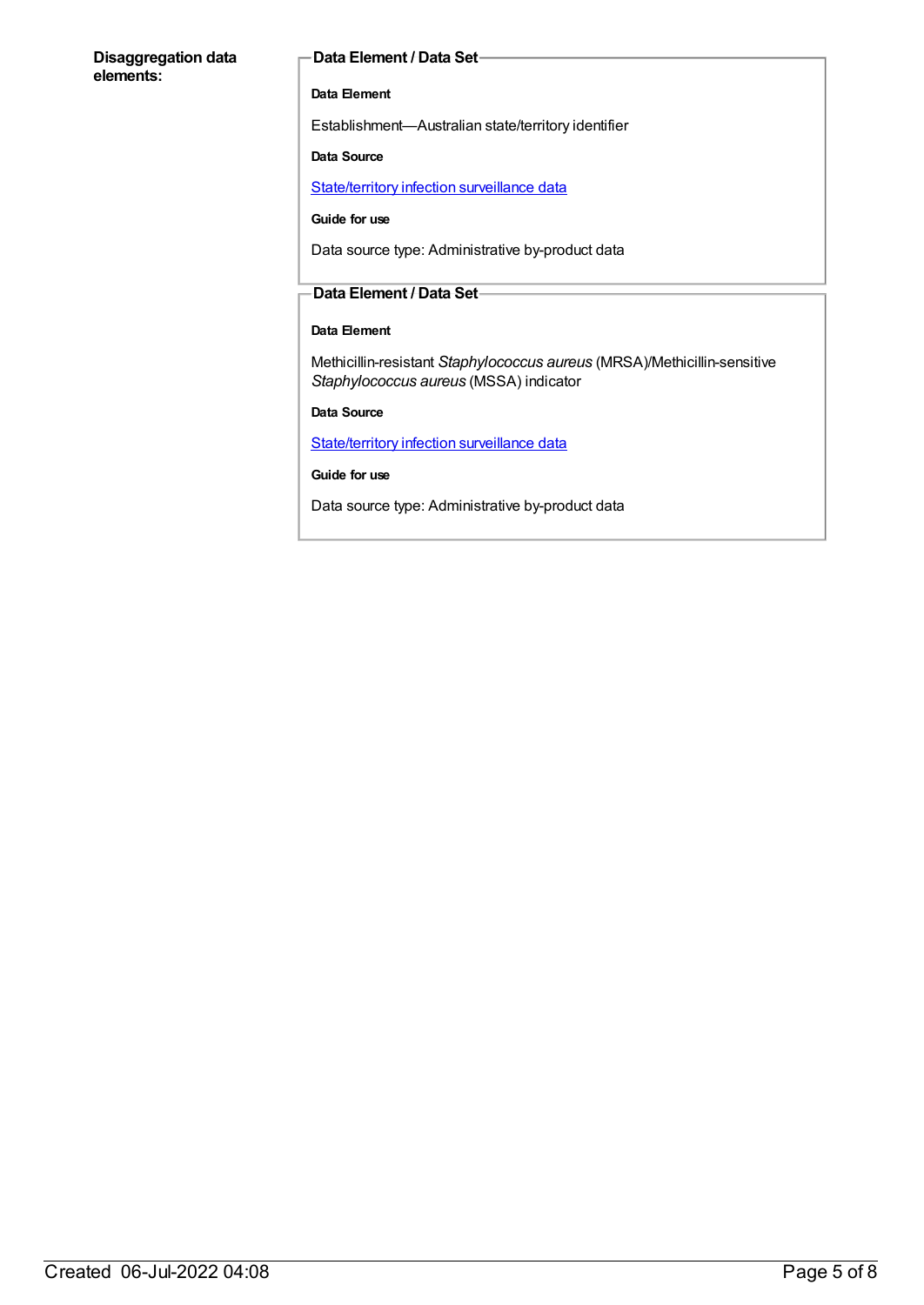**Comments:** Most recent data available for 2016 National Healthcare Agreement performance reporting: 2014–15.

Baseline: 2009–10.

The number of SAB patient episodes associated with acute public hospitals under surveillance includes SAB patient episodes associated with all public hospitals, and the number of patient days for public acute care hospitals under surveillance includes the number of patient days for all public hospitals under surveillance.

For some states and territories there is less than 100 per cent coverage of hospitals. This may impact on the reported rate. For those jurisdictions with incomplete coverage of acute care public hospitals (in the numerator), only patient days for those hospitals that contribute data are included (in the denominator). Specifically, if a hospital was not included in the SAB surveillance arrangements for part of the year, then the patient days for that part of the year are excluded. If part of the hospital was not included in the SAB surveillance arrangements (e.g. children's wards, psychiatric wards), then patient days for that part of the hospital are excluded. Patient days for 'non-acute' hospitals (such as rehabilitation and psychiatric hospitals) are included if the hospital was included in the SAB surveillance arrangements, but not otherwise. However, all these patient days are included in the coverage rate denominator measure of total number of patient days for all public hospitals in the state or territory.

Some states operated a 'signal surveillance' arrangement for smaller hospitals whereby the hospital notifies the appropriate authority if a SAB case is identified, but the hospital is not considered to have formal SAB surveillance as per larger hospitals. Where this arrangement is in place, these hospitals should be included as part of the indicator. That is, SAB patient episodes and patient days should be included as 'under surveillance'.

Only episodes associated with acute public hospital care in each jurisdiction should be counted. If a case is associated with care provided in another jurisdiction (cross border flows) then it is reported, where known, by the jurisdiction where the care associated with the SAB occurred.

There may be patient episodes of SAB identified by a hospital which did not originate in the identifying hospital (as determined by the definition of a patient episode of SAB), but in another public hospital. If the originating hospital is under surveillance, then the patient episode of SAB should be attributed to the originating hospital and should be included as part of the indicator. If the originating hospital is not under SAB surveillance, then the patient episode is unable to be included in the indicator.

Patient episodes associated with care provided by private hospitals and nonhospital health care are excluded.

Patient days for unqualified newborns are included. Patient days for hospital boarders and posthumous organ procurement are excluded.

Almost all patient episodes of SAB will be diagnosed when the patient is an admitted patient. However, the intention is that patient episodes are reported whether they were associated with admitted patient care or non-admitted patient care in public acute care hospitals.

Where there is significant variation, for example non-coverage of cases diagnosed less than 48 hours after admission, in the data collection arrangements it will affect the calculation of values across states and territories.

Variation in admission practices across jurisdictions will influence the denominator for this indicator, impacting on the comparability of rates.

Jurisdictional manuals should be referred to for full details of definitions used in infection control surveillance.

### **Representational attributes**

**Representation class:** Rate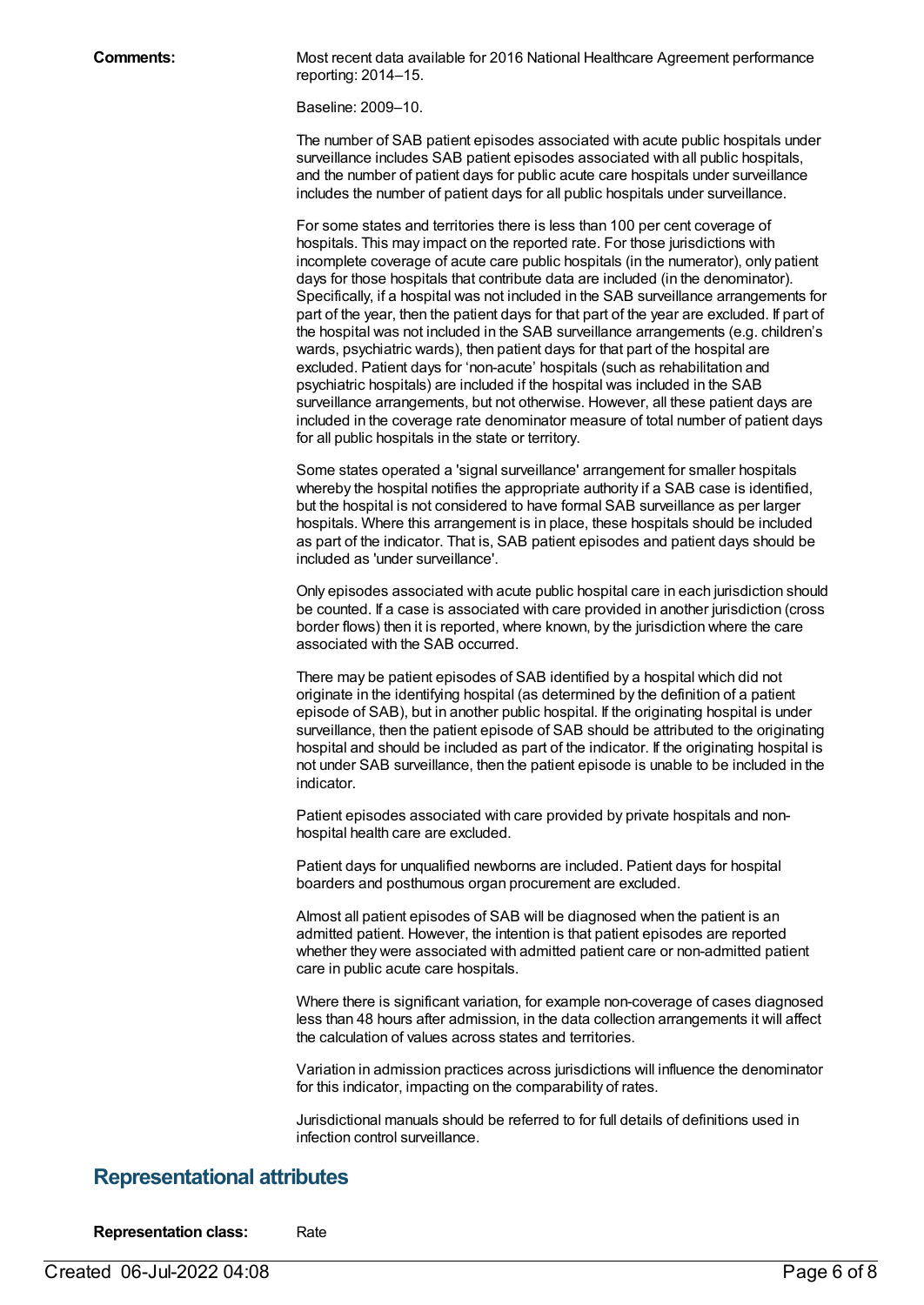| Data type:       | Real         |
|------------------|--------------|
| Unit of measure: | Episode      |
| Format:          | <b>NN[N]</b> |

### **Data source attributes**

| Data sources: | Data Source                                  |
|---------------|----------------------------------------------|
|               | <b>State/territory admitted patient data</b> |
|               | Frequency                                    |
|               | Annual                                       |
|               | Data custodian                               |
|               | State/territory health authorities           |
|               | Data Source                                  |
|               | State/territory infection surveillance data  |
|               | Frequency                                    |
|               | Annual                                       |
|               | Data custodian                               |
|               | State/territory health authorities           |

# **Accountability attributes**

| <b>Reporting requirements:</b>                         | National Healthcare Agreement                                                                                                                                                                                                          |
|--------------------------------------------------------|----------------------------------------------------------------------------------------------------------------------------------------------------------------------------------------------------------------------------------------|
| <b>Organisation responsible</b><br>for providing data: | Australian Institute of Health and Welfare                                                                                                                                                                                             |
| <b>Benchmark:</b>                                      | National Healthcare Agreement Performance Benchmark                                                                                                                                                                                    |
|                                                        | The rate of Staphylococcus aureus (including methicillin-resistant Staphylococcus<br>aureus (MRSA)) bacteraemia is no more than 2.0 per 10,000 patient days for<br>acute care public hospitals by 2011–12 in each state and territory. |
|                                                        | Refer: http://www.federalfinancialrelations.gov.au/content/npa/healthcare/<br>national-agreement.pdf                                                                                                                                   |
| Further data development /<br>collection required:     | Specification: Final, the measure meets the intention of the indicator.                                                                                                                                                                |

# **Source and reference attributes**

# **Relational attributes**